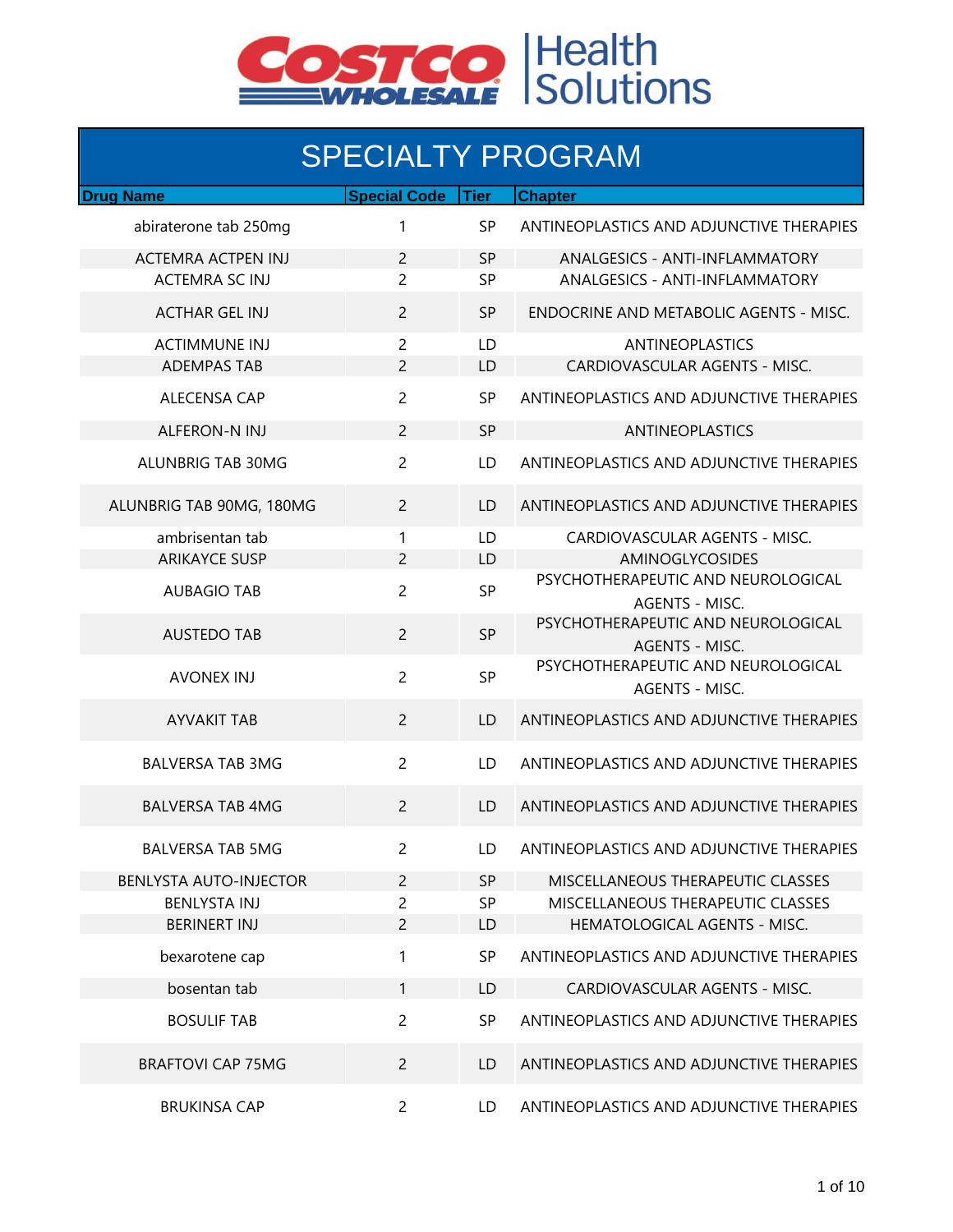

| <b>BYLVAY CAP 400MCG</b>          | $\overline{2}$ | LD        | <b>GASTROINTESTINAL AGENTS - MISC.</b>                      |
|-----------------------------------|----------------|-----------|-------------------------------------------------------------|
| BYLVAY CAP 1200MCG                | $\overline{c}$ | LD        | <b>GASTROINTESTINAL AGENTS - MISC.</b>                      |
| BYLVAY SPRINKLE CAP 200MCG        | $\overline{c}$ | LD        | <b>GASTROINTESTINAL AGENTS - MISC.</b>                      |
| BYLVAY SPRINKLE CAP 600MCG        | $\overline{c}$ | LD        | <b>GASTROINTESTINAL AGENTS - MISC.</b>                      |
| <b>CABLIVI INJ KIT</b>            | $\overline{c}$ | LD        | HEMATOLOGICAL AGENTS - MISC.                                |
| CABOMETYX TAB                     | $\overline{2}$ | SP        | ANTINEOPLASTICS AND ADJUNCTIVE THERAPIES                    |
| <b>CALQUENCE CAP</b>              | $\overline{2}$ | LD        | ANTINEOPLASTICS AND ADJUNCTIVE THERAPIES                    |
| capecitabine tab                  | $\mathbf{1}$   | <b>SP</b> | ANTINEOPLASTICS AND ADJUNCTIVE THERAPIES                    |
| <b>CAPRELSA TAB</b>               | $\overline{2}$ | LD        | ANTINEOPLASTICS AND ADJUNCTIVE THERAPIES                    |
| <b>CAYSTON INH SOLN</b>           | $\overline{2}$ | LD        | <b>ANTI-INFECTIVE AGENTS - MISC.</b>                        |
| <b>CHOLBAM CAP</b>                | $\overline{2}$ | LD        | <b>GASTROINTESTINAL AGENTS - MISC.</b>                      |
| <b>CIMZIA INJ</b>                 | $\overline{c}$ | SP        | <b>GASTROINTESTINAL AGENTS - MISC.</b>                      |
| <b>CINRYZE INJ</b>                | $\overline{2}$ | LD        | HEMATOLOGICAL AGENTS - MISC.                                |
| <b>COMETRIQ KIT</b>               | $\overline{2}$ | LD        | ANTINEOPLASTICS AND ADJUNCTIVE THERAPIES                    |
| <b>COPIKTRA CAP</b>               | $\overline{c}$ | LD        | ANTINEOPLASTICS AND ADJUNCTIVE THERAPIES                    |
| <b>COTELLIC TAB</b>               | $\overline{c}$ | SP        | ANTINEOPLASTICS AND ADJUNCTIVE THERAPIES                    |
| <b>CYSTADROPS SOLN</b>            | $\overline{c}$ | LD        | <b>OPHTHALMIC AGENTS</b>                                    |
| <b>CYSTAGON CAP</b>               | $\overline{c}$ | LD        | <b>GENITOURINARY AGENTS - MISCELLANEOUS</b>                 |
| <b>CYSTARAN OPHTH SOLN</b>        | $\overline{c}$ | LD        | <b>OPHTHALMIC AGENTS</b>                                    |
| dalfampridine ER tab              | 1              | SP        | PSYCHOTHERAPEUTIC AND NEUROLOGICAL                          |
|                                   |                |           | AGENTS - MISC.                                              |
| deferasirox granules packet       | $\mathbf{1}$   | SP        | ANTIDOTES AND SPECIFIC ANTAGONISTS                          |
| deferasirox tab                   | 1              | SP        | ANTIDOTES AND SPECIFIC ANTAGONISTS                          |
| deferasirox tab 90mg, 360mg       | 1              | SP        | ANTIDOTES AND SPECIFIC ANTAGONISTS                          |
| deferasirox tab 180mg             | 1              | SP        | ANTIDOTES AND SPECIFIC ANTAGONISTS                          |
| deferiprone tab                   | $\mathbf{1}$   | LD        | ANTIDOTES AND SPECIFIC ANTAGONISTS                          |
| <b>DIACOMIT CAP</b>               | 2              | LD        | ANTICONVULSANTS                                             |
| DIACOMIT POWDER PACK              | $\overline{2}$ | LD        | ANTICONVULSANTS                                             |
| dimethyl fumarate DR cap          | 1              | SP        | PSYCHOTHERAPEUTIC AND NEUROLOGICAL<br>AGENTS - MISC.        |
| dimethyl fumarate DR starter pack | $\mathbf{1}$   | SP        | PSYCHOTHERAPEUTIC AND NEUROLOGICAL<br><b>AGENTS - MISC.</b> |
| <b>DOPTELET TAB</b>               | $\overline{2}$ | LD        | <b>HEMATOPOIETIC AGENTS</b>                                 |
| <b>DUPIXENT INJ</b>               | $\overline{2}$ | <b>SP</b> | <b>DERMATOLOGICALS</b>                                      |
| <b>DUPIXENT PEN INJ</b>           | $\overline{c}$ | SP        | <b>DERMATOLOGICALS</b>                                      |
| <b>EMPAVELI INJ</b>               | $\overline{c}$ | LD        | HEMATOLOGICAL AGENTS - MISC.                                |
| <b>ENBREL INJ 25MG</b>            | $\overline{c}$ | SP        | ANALGESICS - ANTI-INFLAMMATORY                              |
| <b>ENBREL INJ 50MG</b>            | $\overline{2}$ | <b>SP</b> | ANALGESICS - ANTI-INFLAMMATORY                              |
| <b>ENBREL MINI INJ</b>            | $\overline{c}$ | SP        | ANALGESICS - ANTI-INFLAMMATORY                              |
| <b>ENBREL SURECLICK INJ 50MG</b>  | $\overline{c}$ | <b>SP</b> | ANALGESICS - ANTI-INFLAMMATORY                              |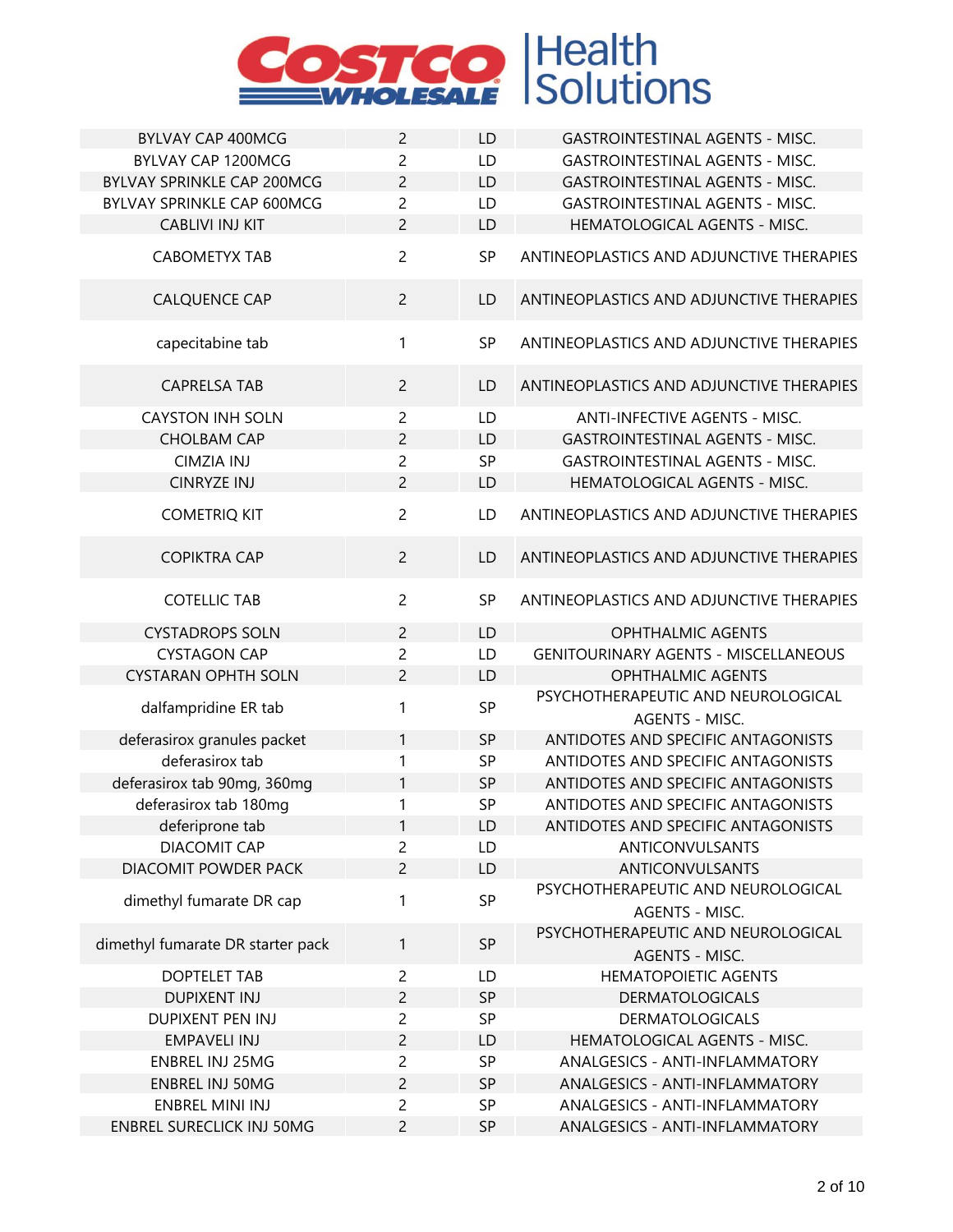

| <b>ENDARI POWDER PACK</b>    | $\overline{c}$ | <b>SP</b> | <b>HEMATOPOIETIC AGENTS</b>                          |
|------------------------------|----------------|-----------|------------------------------------------------------|
| <b>ENSPRYNG INJ</b>          | $\overline{c}$ | <b>SP</b> | MISCELLANEOUS THERAPEUTIC CLASSES                    |
| <b>EPIDIOLEX SOLN</b>        | $\overline{2}$ | LD        | <b>ANTICONVULSANTS</b>                               |
| <b>ERIVEDGE CAP</b>          | $\overline{c}$ | LD        | ANTINEOPLASTICS AND ADJUNCTIVE THERAPIES             |
| ERLEADA TAB                  | $\overline{c}$ | SP        | ANTINEOPLASTICS AND ADJUNCTIVE THERAPIES             |
| erlotinib tab                | 1              | <b>SP</b> | ANTINEOPLASTICS AND ADJUNCTIVE THERAPIES             |
| <b>ESBRIET CAP</b>           | $\overline{c}$ | <b>SP</b> | RESPIRATORY AGENTS - MISC.                           |
| <b>ESBRIET TAB 267MG</b>     | $\overline{c}$ | <b>SP</b> | RESPIRATORY AGENTS - MISC.                           |
| <b>ESBRIET TAB 801MG</b>     | $\overline{c}$ | SP        | RESPIRATORY AGENTS - MISC.                           |
| <b>ETOPOSIDE CAP</b>         | $\mathbf{1}$   | SP        | ANTINEOPLASTICS AND ADJUNCTIVE THERAPIES             |
| everolimus tab               | 1              | <b>SP</b> | ANTINEOPLASTICS AND ADJUNCTIVE THERAPIES             |
| everolimus tab for oral susp | $\mathbf{1}$   | <b>SP</b> | ANTINEOPLASTICS AND ADJUNCTIVE THERAPIES             |
| <b>EVRYSDI SOLN</b>          | $\overline{2}$ | LD        | NEUROMUSCULAR AGENTS                                 |
| <b>EXKIVITY CAP</b>          | $\overline{c}$ | LD        | ANTINEOPLASTICS AND ADJUNCTIVE THERAPIES             |
| <b>EXTAVIA INJ</b>           | $\overline{2}$ | SP        | PSYCHOTHERAPEUTIC AND NEUROLOGICAL<br>AGENTS - MISC. |
| <b>FARYDAK CAP</b>           | $\overline{2}$ | <b>SP</b> | ANTINEOPLASTICS AND ADJUNCTIVE THERAPIES             |
| <b>FASENRA PEN INJ</b>       | $\overline{2}$ | SP        | ANTIASTHMATIC AND BRONCHODILATOR<br><b>AGENTS</b>    |
| <b>FERRIPROX SOLN</b>        | $\overline{2}$ | LD        | <b>ANTIDOTES</b>                                     |
| <b>FINTEPLA SOLN</b>         | $\overline{2}$ | LD        | <b>ANTICONVULSANTS</b>                               |
| <b>FORTEO INJ</b>            | $\overline{2}$ | <b>SP</b> | ENDOCRINE AND METABOLIC AGENTS - MISC.               |
| <b>FOTIVDA CAP</b>           | 3              | LD        | ANTINEOPLASTICS AND ADJUNCTIVE THERAPIES             |
| <b>FULPHILA INJ</b>          | $\overline{2}$ | <b>SP</b> | <b>HEMATOPOIETIC AGENTS</b>                          |
| <b>FUZEON INJ</b>            | $\overline{c}$ | SP        | <b>ANTIVIRALS</b>                                    |
| <b>GALAFOLD CAP</b>          | $\overline{c}$ | LD        | ENDOCRINE AND METABOLIC AGENTS - MISC.               |
| <b>GAVRETO CAP</b>           | $\overline{c}$ | LD        | ANTINEOPLASTICS AND ADJUNCTIVE THERAPIES             |
| <b>GENOTROPIN INJ</b>        | $\overline{2}$ | <b>SP</b> | ENDOCRINE AND METABOLIC AGENTS - MISC.               |
| <b>GILENYA CAP</b>           | $\overline{2}$ | SP        | PSYCHOTHERAPEUTIC AND NEUROLOGICAL<br>AGENTS - MISC. |
| <b>GILOTRIF TAB</b>          | $\overline{2}$ | LD        | ANTINEOPLASTICS AND ADJUNCTIVE THERAPIES             |
| glatiramer inj               | 1              | SP        | PSYCHOTHERAPEUTIC AND NEUROLOGICAL<br>AGENTS - MISC. |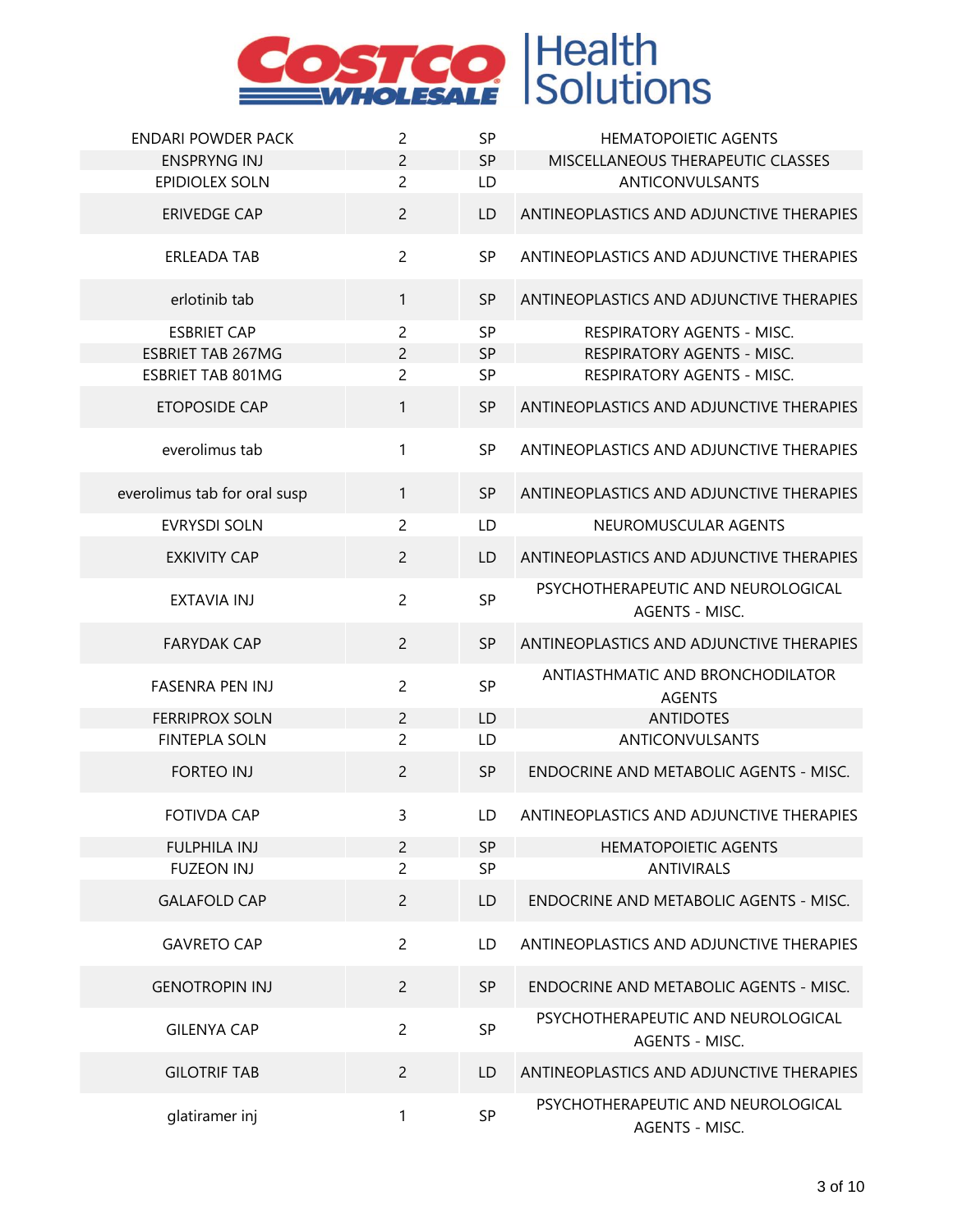

| <b>HAEGARDA INJ</b>                                                | $\overline{c}$ | <b>SP</b> | <b>HEMATOLOGICAL AGENTS - MISC.</b>                  |
|--------------------------------------------------------------------|----------------|-----------|------------------------------------------------------|
| <b>HEMLIBRA INJ</b>                                                | 2              | <b>SP</b> | HEMATOLOGICAL AGENTS - MISC.                         |
| <b>HIZENTRA INJ</b>                                                | $\overline{c}$ | <b>SP</b> | PASSIVE IMMUNIZING AGENTS                            |
| <b>HIZENTRA INJ</b>                                                | $\overline{c}$ | <b>SP</b> | PASSIVE IMMUNIZING AND TREATMENT AGENTS              |
| HUMIRA INJ 10MG                                                    | $\overline{c}$ | <b>SP</b> | <b>ANALGESICS - ANTI-INFLAMMATORY</b>                |
| HUMIRA INJ 20MG                                                    | $\overline{c}$ | <b>SP</b> | ANALGESICS - ANTI-INFLAMMATORY                       |
| HUMIRA INJ 40MG                                                    | $\overline{c}$ | <b>SP</b> | <b>ANALGESICS - ANTI-INFLAMMATORY</b>                |
| HUMIRA INJ 80MG                                                    | $\overline{2}$ | <b>SP</b> | ANALGESICS - ANTI-INFLAMMATORY                       |
| <b>HUMIRA INJ</b><br>CROHNS/UC/HIDRADENITIS STARTER<br><b>PACK</b> | $\overline{2}$ | <b>SP</b> | <b>ANALGESICS - ANTI-INFLAMMATORY</b>                |
| HUMIRA INJ PEDIATRIC CROHNS<br><b>STARTER PACK</b>                 | $\overline{c}$ | <b>SP</b> | ANALGESICS - ANTI-INFLAMMATORY                       |
| HUMIRA INJ PEDIATRIC UC STARTER<br><b>PACK</b>                     | $\overline{c}$ | <b>SP</b> | ANALGESICS - ANTI-INFLAMMATORY                       |
| HUMIRA INJ PSORIASIS/UVEITIS<br><b>STARTER PACK</b>                | $\overline{2}$ | <b>SP</b> | ANALGESICS - ANTI-INFLAMMATORY                       |
| HUMIRA PEN INJ 40MG                                                | $\overline{c}$ | <b>SP</b> | <b>ANALGESICS - ANTI-INFLAMMATORY</b>                |
| <b>HYCAMTIN CAP</b>                                                | $\overline{c}$ | SP        | <b>ANTINEOPLASTICS</b>                               |
| <b>HYQVIA INJ</b>                                                  | $\overline{c}$ | <b>SP</b> | PASSIVE IMMUNIZING AGENTS                            |
| <b>IBRANCE CAP</b>                                                 | $\overline{2}$ | <b>SP</b> | ANTINEOPLASTICS AND ADJUNCTIVE THERAPIES             |
| <b>IBRANCE TAB</b>                                                 | $\overline{2}$ | <b>SP</b> | ANTINEOPLASTICS AND ADJUNCTIVE THERAPIES             |
| icatibant inj                                                      | 1              | <b>SP</b> | HEMATOLOGICAL AGENTS - MISC.                         |
| <b>ICLUSIG TAB</b>                                                 | $\overline{2}$ | LD        | ANTINEOPLASTICS AND ADJUNCTIVE THERAPIES             |
| <b>IDHIFA TAB</b>                                                  | $\overline{2}$ | SP        | ANTINEOPLASTICS AND ADJUNCTIVE THERAPIES             |
| imatinib tab                                                       | 1              | <b>SP</b> | ANTINEOPLASTICS AND ADJUNCTIVE THERAPIES             |
| <b>IMBRUVICA CAP 70MG</b>                                          | $\overline{c}$ | LD        | ANTINEOPLASTICS AND ADJUNCTIVE THERAPIES             |
| <b>IMBRUVICA CAP 140MG</b>                                         | $\overline{c}$ | LD        | ANTINEOPLASTICS AND ADJUNCTIVE THERAPIES             |
| IMBRUVICA TAB 420MG, 560MG                                         | $\overline{2}$ | LD        | ANTINEOPLASTICS AND ADJUNCTIVE THERAPIES             |
| <b>IMCIVREE INJ</b>                                                | $\overline{2}$ | LD        | ADHD/ANTI-NARCOLEPSY/ANTI-<br>OBESITY/ANOREXIANTS    |
| <b>INCRELEX INJ</b>                                                | $\overline{2}$ | <b>SP</b> | ENDOCRINE AND METABOLIC AGENTS - MISC.               |
| <b>INGREZZA CAP</b>                                                | $\overline{c}$ | LD        | PSYCHOTHERAPEUTIC AND NEUROLOGICAL<br>AGENTS - MISC. |
| <b>INLYTA TAB</b>                                                  | $\overline{c}$ | <b>SP</b> | ANTINEOPLASTICS AND ADJUNCTIVE THERAPIES             |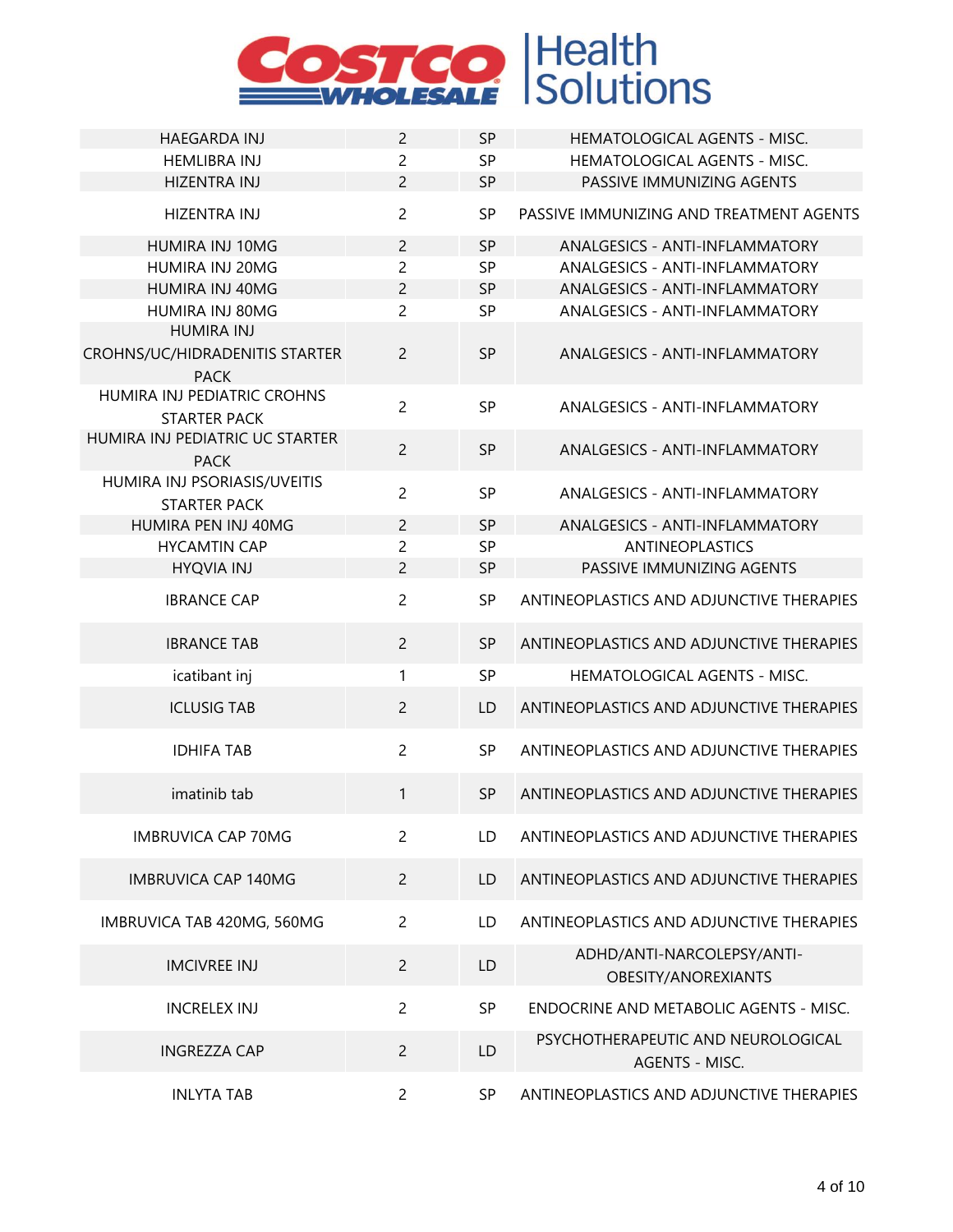

| <b>INQOVI TAB</b>         | $\overline{2}$ | LD        | ANTINEOPLASTICS AND ADJUNCTIVE THERAPIES             |
|---------------------------|----------------|-----------|------------------------------------------------------|
| <b>INTRON-A INJ</b>       | $\overline{2}$ | SP        | <b>ANTINEOPLASTICS</b>                               |
| <b>IRESSA TAB</b>         | $\overline{c}$ | <b>LD</b> | ANTINEOPLASTICS AND ADJUNCTIVE THERAPIES             |
| <b>ISTURISA TAB 1MG</b>   | $\overline{2}$ | LD        | ENDOCRINE AND METABOLIC AGENTS - MISC.               |
| <b>ISTURISA TAB 5MG</b>   | $\overline{2}$ | LD        | ENDOCRINE AND METABOLIC AGENTS - MISC.               |
| <b>ISTURISA TAB 10MG</b>  | $\overline{2}$ | LD        | ENDOCRINE AND METABOLIC AGENTS - MISC.               |
| <b>JAKAFI TAB</b>         | $\overline{2}$ | <b>SP</b> | ANTINEOPLASTICS AND ADJUNCTIVE THERAPIES             |
| <b>JYNARQUE PAK</b>       | $\overline{c}$ | LD        | ENDOCRINE AND METABOLIC AGENTS - MISC.               |
| <b>JYNARQUE TAB</b>       | $\overline{2}$ | LD        | ENDOCRINE AND METABOLIC AGENTS - MISC.               |
| <b>KALYDECO PAK</b>       | 2              | LD        | RESPIRATORY AGENTS - MISC.                           |
| <b>KALYDECO TAB</b>       | 2              | LD        | RESPIRATORY AGENTS - MISC.                           |
| <b>KESIMPTA INJ</b>       | $\overline{c}$ | SP        | PSYCHOTHERAPEUTIC AND NEUROLOGICAL<br>AGENTS - MISC. |
| <b>KEVZARA INJ</b>        | $\overline{2}$ | <b>SP</b> | ANALGESICS - ANTI-INFLAMMATORY                       |
| <b>KINERET INJ</b>        | 2              | LD        | ANALGESICS - ANTI-INFLAMMATORY                       |
| <b>KORLYM TAB</b>         | 2              | LD        | <b>ANTIDIABETICS</b>                                 |
| KOSELUGO CAP              | $\overline{2}$ | LD        | ANTINEOPLASTICS AND ADJUNCTIVE THERAPIES             |
| lapatinib ditosylate tab  | 1              | <b>SP</b> | ANTINEOPLASTICS AND ADJUNCTIVE THERAPIES             |
| LEDIPASVIR/SOFOSBUVIR TAB | $\overline{c}$ | <b>SP</b> | <b>ANTIVIRALS</b>                                    |
| lenalidomide cap          | $\mathbf{1}$   | <b>SP</b> | MISCELLANEOUS THERAPEUTIC CLASSES                    |
| <b>LENVIMA CAP</b>        | $\overline{2}$ | LD        | ANTINEOPLASTICS AND ADJUNCTIVE THERAPIES             |
| <b>LONSURF TAB</b>        | 2              | LD        | ANTINEOPLASTICS AND ADJUNCTIVE THERAPIES             |
| <b>LORBRENA TAB 25MG</b>  | $\overline{2}$ | <b>SP</b> | ANTINEOPLASTICS AND ADJUNCTIVE THERAPIES             |
| LORBRENA TAB 100MG        | $\overline{2}$ | <b>SP</b> | ANTINEOPLASTICS AND ADJUNCTIVE THERAPIES             |
| <b>LUMAKRAS TAB</b>       | $\overline{c}$ | LD.       | ANTINEOPLASTICS AND ADJUNCTIVE THERAPIES             |
| <b>LUPKYNIS CAP</b>       | 3              | LD.       | MISCELLANEOUS THERAPEUTIC CLASSES                    |
| <b>LYNPARZA CAP</b>       | $\overline{c}$ | LD.       | ANTINEOPLASTICS AND ADJUNCTIVE THERAPIES             |
| LYNPARZA TAB              | $\overline{2}$ | LD.       | ANTINEOPLASTICS AND ADJUNCTIVE THERAPIES             |
| <b>LYSODREN TAB</b>       | $\overline{2}$ | LD.       | ANTINEOPLASTICS AND ADJUNCTIVE THERAPIES             |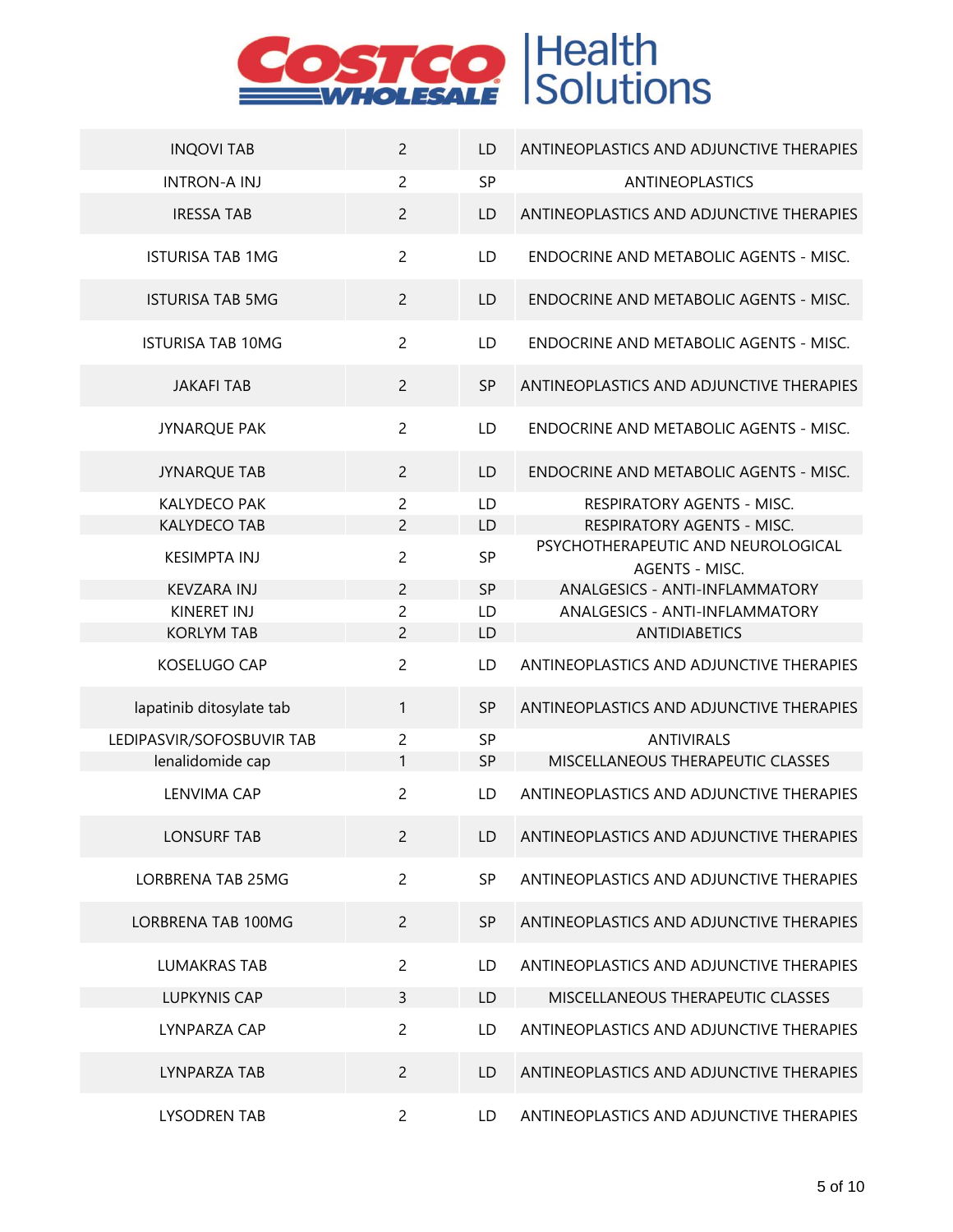

| <b>MAVYRET PAK</b>              | $\overline{2}$ | SP        | <b>ANTIVIRALS</b>                                                      |
|---------------------------------|----------------|-----------|------------------------------------------------------------------------|
| <b>MAVYRET TAB</b>              | $\overline{2}$ | SP        | <b>ANTIVIRALS</b>                                                      |
| <b>MAYZENT TAB</b>              | $\overline{2}$ | <b>SP</b> | PSYCHOTHERAPEUTIC AND NEUROLOGICAL                                     |
| <b>MAYZENT TAB STARTER PACK</b> | $\overline{2}$ | SP        | AGENTS - MISC.<br>PSYCHOTHERAPEUTIC AND NEUROLOGICAL<br>AGENTS - MISC. |
| MEKINIST TAB 0.5MG              | $\overline{2}$ | <b>SP</b> | ANTINEOPLASTICS AND ADJUNCTIVE THERAPIES                               |
| MEKINIST TAB 2MG                | $\overline{2}$ | SP        | ANTINEOPLASTICS AND ADJUNCTIVE THERAPIES                               |
| <b>MEKTOVI TAB</b>              | $\overline{2}$ | LD        | ANTINEOPLASTICS AND ADJUNCTIVE THERAPIES                               |
| <b>MESNEX TAB</b>               | $\overline{2}$ | SP        | <b>ANTINEOPLASTICS</b>                                                 |
| miglustat cap                   | 1              | LD        | <b>HEMATOPOIETIC AGENTS</b>                                            |
| <b>MYLERAN TAB</b>              | $\overline{2}$ | SP        | <b>ANTINEOPLASTICS</b>                                                 |
| NATPARA INJ                     | $\overline{2}$ | LD        | ENDOCRINE AND METABOLIC AGENTS - MISC.                                 |
| <b>NERLYNX TAB</b>              | $\overline{2}$ | LD        | ANTINEOPLASTICS AND ADJUNCTIVE THERAPIES                               |
| <b>NEUMEGA INJ</b>              | $\overline{c}$ | <b>SP</b> | <b>HEMATOPOIETIC AGENTS</b>                                            |
| <b>NEXAVAR TAB</b>              | $\overline{2}$ | SP        | <b>ANTINEOPLASTICS</b>                                                 |
| nilutamide tab                  | $\mathbf{1}$   | <b>SP</b> | ANTINEOPLASTICS AND ADJUNCTIVE THERAPIES                               |
| NINLARO CAP                     | $\overline{2}$ | LD        | ANTINEOPLASTICS AND ADJUNCTIVE THERAPIES                               |
| NIVESTYM INJ                    | $\overline{2}$ | <b>SP</b> | <b>HEMATOPOIETIC AGENTS</b>                                            |
| <b>NUBEQA TAB</b>               | $\overline{c}$ | <b>SP</b> | ANTINEOPLASTICS AND ADJUNCTIVE THERAPIES                               |
| <b>NUCALA INJ</b>               | $\overline{2}$ | <b>SP</b> | ANTIASTHMATIC AND BRONCHODILATOR<br><b>AGENTS</b>                      |
| <b>NUZYRA TAB</b>               | 3              | LD        | <b>TETRACYCLINES</b>                                                   |
| <b>OCALIVA TAB</b>              | $\overline{2}$ | LD        | <b>GASTROINTESTINAL AGENTS - MISC.</b>                                 |
| octreotide inj                  | 1              | <b>SP</b> | ENDOCRINE AND METABOLIC AGENTS - MISC.                                 |
| OCTREOTIDE INJ 100MCG           | 1              | <b>SP</b> | ENDOCRINE AND METABOLIC AGENTS - MISC.                                 |
| ODOMZO CAP                      | $\overline{2}$ | <b>SP</b> | ANTINEOPLASTICS AND ADJUNCTIVE THERAPIES                               |
| <b>OFEV CAP</b>                 | $\overline{2}$ | LD        | RESPIRATORY AGENTS - MISC.                                             |
| <b>OLUMIANT TAB</b>             | $\overline{c}$ | SP        | ANALGESICS - ANTI-INFLAMMATORY                                         |
| <b>OPSUMIT TAB</b>              | $\overline{c}$ | LD        | CARDIOVASCULAR AGENTS - MISC.                                          |
| <b>ORENCIA CLICK INJ</b>        | $\overline{c}$ | SP        | ANALGESICS - ANTI-INFLAMMATORY                                         |
| ORENCIA SC INJ 50MG/0.4ML       | $\overline{c}$ | <b>SP</b> | ANALGESICS - ANTI-INFLAMMATORY                                         |
| ORENCIA SC INJ 87.5MG/0.7ML     | $\overline{2}$ | SP        | ANALGESICS - ANTI-INFLAMMATORY                                         |
| ORENCIA SC INJ 125MG/ML         | $\overline{c}$ | <b>SP</b> | ANALGESICS - ANTI-INFLAMMATORY                                         |
| ORGOVYX TAB                     | $\overline{2}$ | LD        | ANTINEOPLASTICS AND ADJUNCTIVE THERAPIES                               |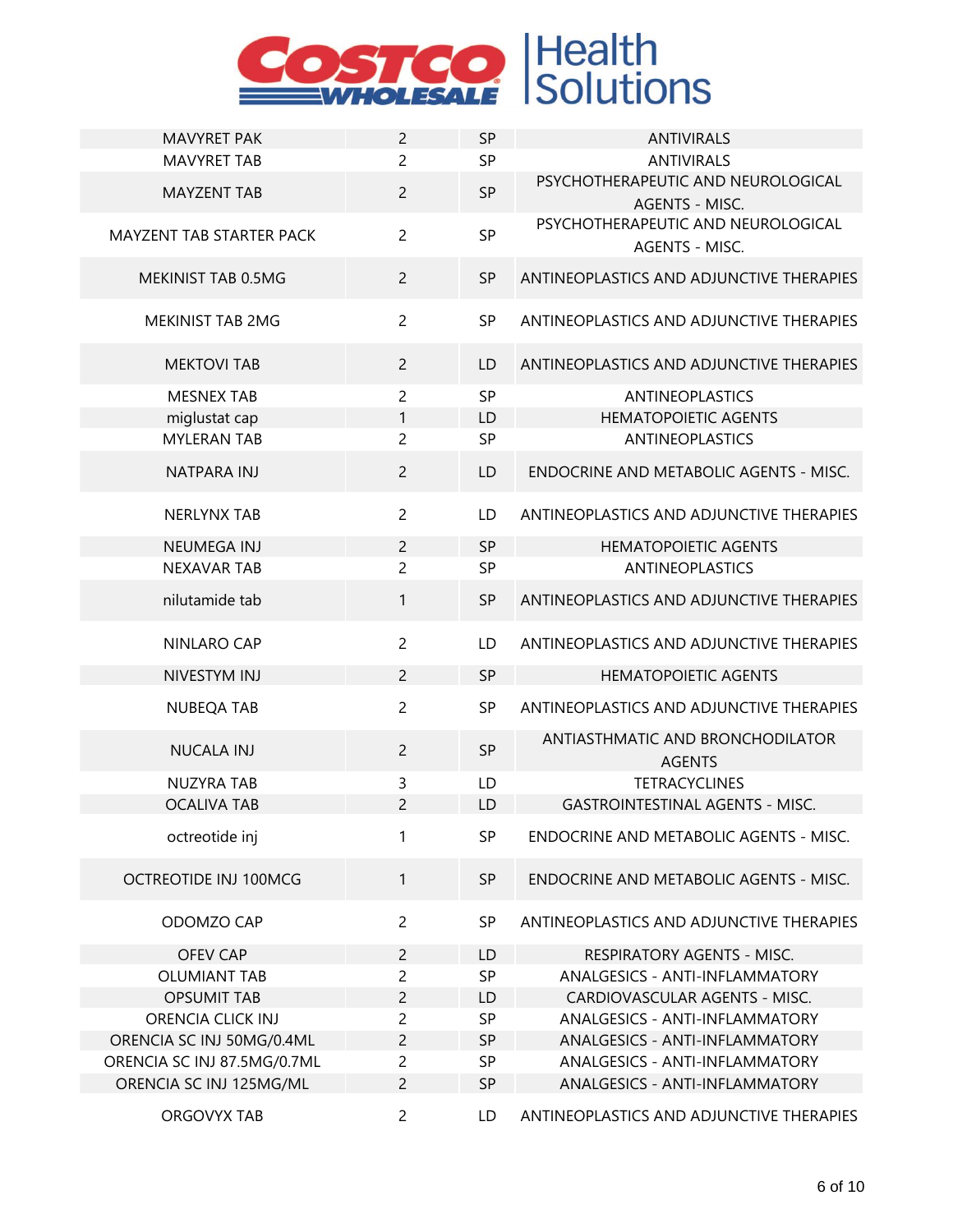

| ORKAMBI GRANULES PACKET    | $\overline{2}$ | LD        | RESPIRATORY AGENTS - MISC.                                  |
|----------------------------|----------------|-----------|-------------------------------------------------------------|
| <b>ORKAMBI TAB</b>         | $\overline{c}$ | LD        | <b>RESPIRATORY AGENTS - MISC.</b>                           |
| OTEZLA STARTER PACK        | $\overline{2}$ | SP        | ANALGESICS - ANTI-INFLAMMATORY                              |
| <b>OTEZLA TAB</b>          | $\overline{c}$ | SP        | ANALGESICS - ANTI-INFLAMMATORY                              |
| <b>OXBRYTA TAB</b>         | $\overline{c}$ | LD        | <b>HEMATOPOIETIC AGENTS</b>                                 |
| <b>OXBRYTA TAB</b>         | $\overline{c}$ | LD        | <b>HEMATOPOIETIC AGENTS</b>                                 |
| <b>OXERVATE OPHTH SOLN</b> | $\overline{c}$ | LD        | <b>OPHTHALMIC AGENTS</b>                                    |
| PALFORZIA POWDER PACK      | $\overline{2}$ | LD        | ALLERGENIC EXTRACTS/BIOLOGICALS MISC                        |
| PALFORZIA SPRINKLE CAP     | $\overline{2}$ | LD        | ALLERGENIC EXTRACTS/BIOLOGICALS MISC                        |
| PALYNZIQ INJ               | $\overline{2}$ | LD        | ENDOCRINE AND METABOLIC AGENTS - MISC.                      |
| PEG-INTRON INJ             | $\overline{2}$ | SP        | <b>ANTIVIRALS</b>                                           |
| PEGASYS INJ                | $\overline{2}$ | SP        | <b>ANTIVIRALS</b>                                           |
| PEMAZYRE TAB               | $\overline{2}$ | LD        | ANTINEOPLASTICS AND ADJUNCTIVE THERAPIES                    |
| PIQRAY TAB                 | $\overline{2}$ | <b>SP</b> | ANTINEOPLASTICS AND ADJUNCTIVE THERAPIES                    |
| PLEGRIDY INJ               | $\overline{2}$ | <b>SP</b> | PSYCHOTHERAPEUTIC AND NEUROLOGICAL<br><b>AGENTS - MISC.</b> |
| PLEGRIDY PEN INJ           | $\overline{2}$ | <b>SP</b> | PSYCHOTHERAPEUTIC AND NEUROLOGICAL<br>AGENTS - MISC.        |
| POMALYST CAP               | $\overline{2}$ | SP        | ANTINEOPLASTICS AND ADJUNCTIVE THERAPIES                    |
| PROMACTA POWDER            | $\overline{2}$ | SP        | <b>HEMATOPOIETIC AGENTS</b>                                 |
| PROMACTA TAB               | $\overline{c}$ | <b>SP</b> | <b>HEMATOPOIETIC AGENTS</b>                                 |
| PULMOZYME INH SOLN         | $\overline{c}$ | SP        | RESPIRATORY AGENTS - MISC.                                  |
| pyrimethamine tab          | 1              | LD        | <b>ANTIMALARIALS</b>                                        |
| <b>QINLOCK TAB</b>         | $\overline{c}$ | LD        | ANTINEOPLASTICS AND ADJUNCTIVE THERAPIES                    |
| <b>REBETOL SOLN</b>        | $\overline{2}$ | SP        | <b>ANTIVIRALS</b>                                           |
| <b>REBIF INJ</b>           | $\overline{2}$ | SP        | PSYCHOTHERAPEUTIC AND NEUROLOGICAL<br>AGENTS - MISC.        |
| RETEVMO CAP                | $\overline{2}$ | <b>SP</b> | ANTINEOPLASTICS AND ADJUNCTIVE THERAPIES                    |
| REVLIMID CAP               | $\overline{c}$ | SP        | <b>ASSORTED CLASSES</b>                                     |
| REVLIMID CAP               | $\overline{2}$ | <b>SP</b> | MISCELLANEOUS THERAPEUTIC CLASSES                           |
| ribavirin cap              | 1              | <b>SP</b> | <b>ANTIVIRALS</b>                                           |
| ribavirin tab              | 1              | <b>SP</b> | <b>ANTIVIRALS</b>                                           |
| RINVOQ ER TAB              | $\overline{2}$ | SP        | ANALGESICS - ANTI-INFLAMMATORY                              |
| ROZLYTREK CAP              | $\overline{2}$ | SP        | ANTINEOPLASTICS AND ADJUNCTIVE THERAPIES                    |
| <b>RUBRACA TAB</b>         | $\overline{c}$ | LD        | ANTINEOPLASTICS AND ADJUNCTIVE THERAPIES                    |
| <b>RUCONEST INJ</b>        | $\overline{2}$ | LD        | HEMATOLOGICAL AGENTS - MISC.                                |
| <b>RUZURGI TAB</b>         | $\overline{c}$ | LD        | ANTIMYASTHENIC/CHOLINERGIC AGENTS                           |
|                            |                |           |                                                             |
| <b>RYDAPT CAP</b>          | $\overline{2}$ | <b>SP</b> | ANTINEOPLASTICS AND ADJUNCTIVE THERAPIES                    |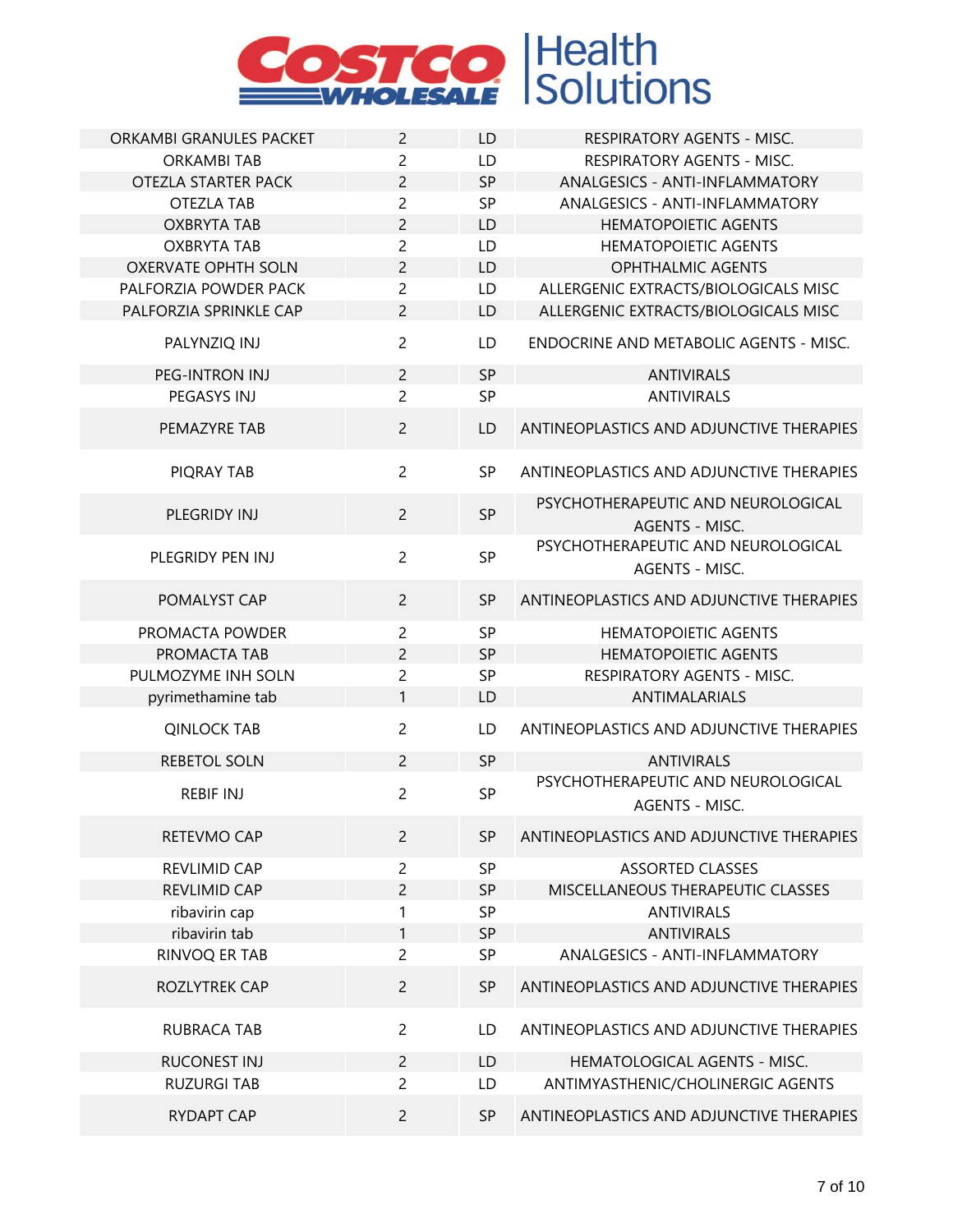

| sapropterin dihydrochloride powder<br>packet                                                                                      | $\mathbf{1}$                                                                           | <b>SP</b>                                       | ENDOCRINE AND METABOLIC AGENTS - MISC.                                                                                                    |
|-----------------------------------------------------------------------------------------------------------------------------------|----------------------------------------------------------------------------------------|-------------------------------------------------|-------------------------------------------------------------------------------------------------------------------------------------------|
| sapropterin dihydrochloride soluble<br>tab                                                                                        | $\mathbf{1}$                                                                           | <b>SP</b>                                       | ENDOCRINE AND METABOLIC AGENTS - MISC.                                                                                                    |
| SIGNIFOR INJ                                                                                                                      | $\overline{2}$                                                                         | LD                                              | <b>ENDOCRINE AND METABOLIC AGENTS - MISC.</b>                                                                                             |
| SIMPONI AUTO-INJECTOR 100MG<br>SIMPONI INJ 100MG<br>SKYRIZI INJ 75MG/0.83ML<br>SKYRIZI INJ 150MG/ML<br>SOFOSBUVIR/VELPATASVIR TAB | $\overline{2}$<br>$\overline{c}$<br>$\overline{2}$<br>$\overline{2}$<br>$\overline{2}$ | <b>SP</b><br>SP<br><b>SP</b><br>SP<br><b>SP</b> | ANALGESICS - ANTI-INFLAMMATORY<br>ANALGESICS - ANTI-INFLAMMATORY<br><b>DERMATOLOGICALS</b><br><b>DERMATOLOGICALS</b><br><b>ANTIVIRALS</b> |
| SOMAVERT INJ                                                                                                                      | $\overline{2}$                                                                         | LD                                              | ENDOCRINE AND METABOLIC AGENTS - MISC.                                                                                                    |
| <b>SPRYCEL TAB</b>                                                                                                                | $\overline{2}$                                                                         | <b>SP</b>                                       | ANTINEOPLASTICS AND ADJUNCTIVE THERAPIES                                                                                                  |
| STELARA INJ                                                                                                                       | $\overline{2}$                                                                         | SP                                              | <b>DERMATOLOGICALS</b>                                                                                                                    |
| STIVARGA TAB                                                                                                                      | $\overline{2}$                                                                         | <b>SP</b>                                       | ANTINEOPLASTICS AND ADJUNCTIVE THERAPIES                                                                                                  |
| STRENSIQ INJ                                                                                                                      | $\overline{2}$                                                                         | LD                                              | ENDOCRINE AND METABOLIC AGENTS - MISC.                                                                                                    |
| sunitinib malate cap                                                                                                              | 1                                                                                      | <b>SP</b>                                       | ANTINEOPLASTICS AND ADJUNCTIVE THERAPIES                                                                                                  |
| SYMDEKO TAB                                                                                                                       | $\overline{2}$                                                                         | LD                                              | RESPIRATORY AGENTS - MISC.                                                                                                                |
| <b>TABRECTA TAB</b>                                                                                                               | $\overline{2}$                                                                         | <b>SP</b>                                       | ANTINEOPLASTICS AND ADJUNCTIVE THERAPIES                                                                                                  |
| tadalafil tab (PAH)                                                                                                               | $\mathbf{1}$                                                                           | SP                                              | CARDIOVASCULAR AGENTS - MISC.                                                                                                             |
| <b>TAFINLAR CAP</b>                                                                                                               | $\overline{2}$                                                                         | <b>SP</b>                                       | ANTINEOPLASTICS AND ADJUNCTIVE THERAPIES                                                                                                  |
| <b>TAGRISSO TAB</b>                                                                                                               | $\overline{2}$                                                                         | LD                                              | ANTINEOPLASTICS AND ADJUNCTIVE THERAPIES                                                                                                  |
| <b>TAKHZYRO INJ</b>                                                                                                               | $\overline{c}$                                                                         | LD                                              | HEMATOLOGICAL AGENTS - MISC.                                                                                                              |
| <b>TALTZ INJ</b>                                                                                                                  | $\overline{c}$                                                                         | <b>SP</b>                                       | <b>DERMATOLOGICALS</b>                                                                                                                    |
| TALZENNA CAP 0.5MG, 0.75MG, 1MG                                                                                                   | $\overline{2}$                                                                         | <b>SP</b>                                       | ANTINEOPLASTICS AND ADJUNCTIVE THERAPIES                                                                                                  |
| TALZENNA CAP 0.25MG                                                                                                               | $\overline{2}$                                                                         | SP                                              | ANTINEOPLASTICS AND ADJUNCTIVE THERAPIES                                                                                                  |
| <b>TARGRETIN GEL</b>                                                                                                              | $\overline{c}$                                                                         | <b>SP</b>                                       | <b>DERMATOLOGICALS</b>                                                                                                                    |
| <b>TASIGNA CAP</b>                                                                                                                | $\overline{c}$                                                                         | SP                                              | ANTINEOPLASTICS AND ADJUNCTIVE THERAPIES                                                                                                  |
| <b>TAVALISSE TAB</b>                                                                                                              | $\overline{2}$                                                                         | LD                                              | HEMATOLOGICAL AGENTS - MISC.                                                                                                              |
| <b>TAZVERIK TAB</b>                                                                                                               | $\overline{c}$                                                                         | LD                                              | ANTINEOPLASTICS AND ADJUNCTIVE THERAPIES                                                                                                  |
| <b>TEGSEDI INJ</b>                                                                                                                | $\overline{c}$                                                                         | LD                                              | PSYCHOTHERAPEUTIC AND NEUROLOGICAL<br>AGENTS - MISC.                                                                                      |
| temozolomide cap                                                                                                                  | $\mathbf{1}$                                                                           | <b>SP</b>                                       | ANTINEOPLASTICS AND ADJUNCTIVE THERAPIES                                                                                                  |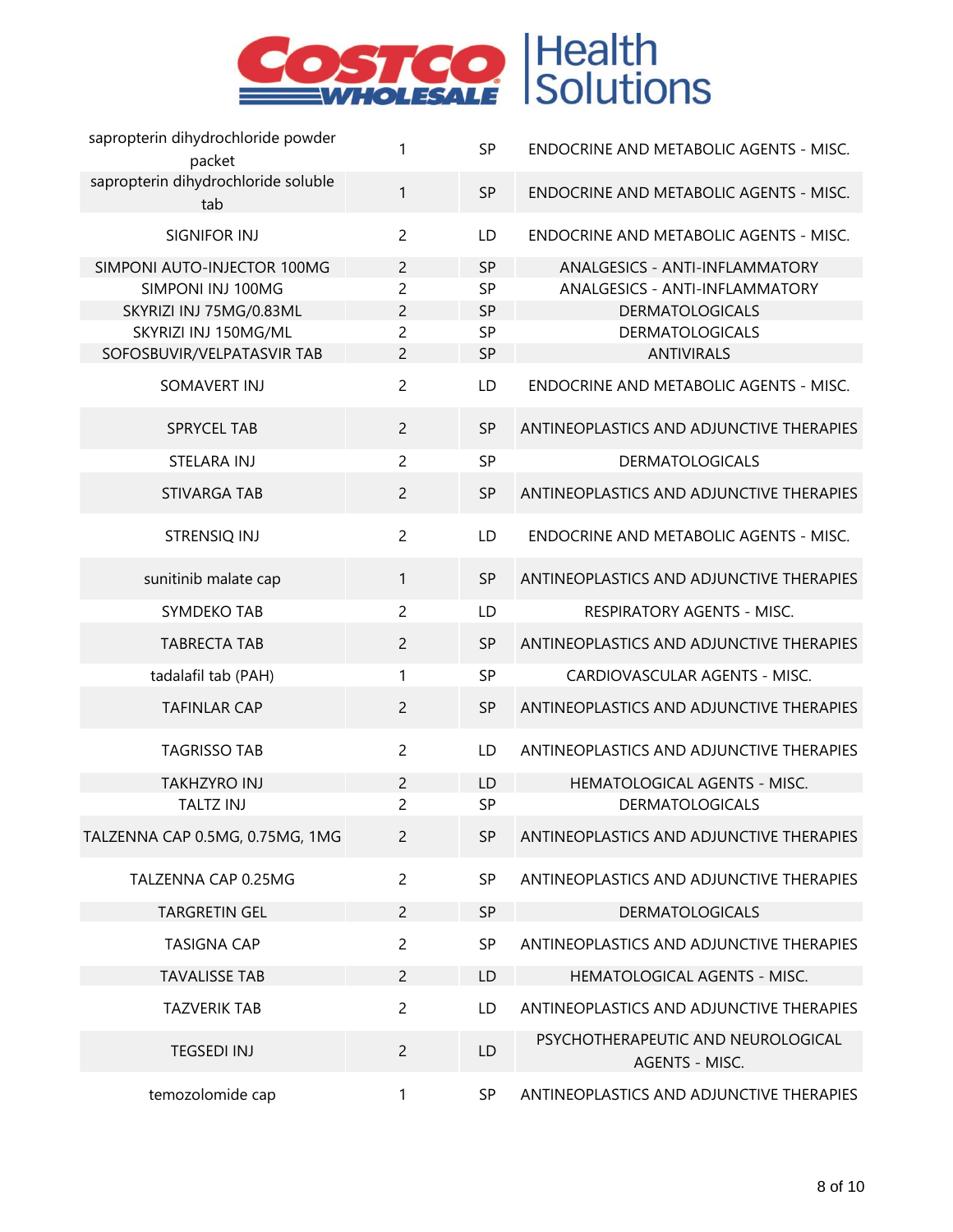

| <b>TEPMETKO TAB</b>           | 3              | LD        | ANTINEOPLASTICS AND ADJUNCTIVE THERAPIES             |
|-------------------------------|----------------|-----------|------------------------------------------------------|
| tetrabenazine tab             | $\mathbf{1}$   | SP        | PSYCHOTHERAPEUTIC AND NEUROLOGICAL<br>AGENTS - MISC. |
| <b>THALOMID CAP</b>           | $\overline{2}$ | SP        | <b>ASSORTED CLASSES</b>                              |
| <b>TIBSOVO TAB</b>            | $\overline{c}$ | LD        | ANTINEOPLASTICS AND ADJUNCTIVE THERAPIES             |
| tiopronin tab                 | $\mathbf{1}$   | SP        | <b>GENITOURINARY AGENTS - MISCELLANEOUS</b>          |
| <b>TOBI PODHALER</b>          | 3              | SP        | AMINOGLYCOSIDES                                      |
| tobramycin neb soln           | 1              | SP        | AMINOGLYCOSIDES                                      |
| <b>TRACLEER TAB 32MG</b>      | $\overline{2}$ | LD        | CARDIOVASCULAR AGENTS - MISC.                        |
| TREMFYA INJ                   | $\overline{c}$ | SP        | <b>DERMATOLOGICALS</b>                               |
| tretinoin cap                 | 1              | SP        | <b>ANTINEOPLASTICS</b>                               |
| trientine cap                 | 1              | SP        | MISCELLANEOUS THERAPEUTIC CLASSES                    |
| <b>TRIKAFTA TAB</b>           | $\overline{2}$ | LD        | RESPIRATORY AGENTS - MISC.                           |
| TRUSELTIQ PACK 50MG, 125MG    | $\overline{2}$ | LD        | ANTINEOPLASTICS AND ADJUNCTIVE THERAPIES             |
| TRUSELTIQ PACK 75MG           | $\overline{2}$ | LD        | ANTINEOPLASTICS AND ADJUNCTIVE THERAPIES             |
| TRUSELTIQ PACK 100MG          | $\overline{2}$ | LD        | ANTINEOPLASTICS AND ADJUNCTIVE THERAPIES             |
| <b>TUKYSA TAB</b>             | $\overline{2}$ | LD        | ANTINEOPLASTICS AND ADJUNCTIVE THERAPIES             |
| <b>TURALIO CAP</b>            | $\overline{2}$ | LD        | ANTINEOPLASTICS AND ADJUNCTIVE THERAPIES             |
| <b>TYMLOS INJ</b>             | $\overline{2}$ | SP        | ENDOCRINE AND METABOLIC AGENTS - MISC.               |
| <b>TYVASO INH SOLN</b>        | $\overline{2}$ | LD        | CARDIOVASCULAR AGENTS - MISC.                        |
| <b>UKONIQ TAB</b>             | $\overline{c}$ | LD        | ANTINEOPLASTICS AND ADJUNCTIVE THERAPIES             |
| <b>UPTRAVI TAB</b>            | $\overline{2}$ | LD        | CARDIOVASCULAR AGENTS - MISC.                        |
| <b>UPTRAVI THERAPY PACK</b>   | $\overline{c}$ | LD        | CARDIOVASCULAR AGENTS - MISC.                        |
| <b>VALCHLOR GEL</b>           | $\overline{c}$ | LD        | <b>DERMATOLOGICALS</b>                               |
| <b>VENCLEXTA STARTER PACK</b> | $\overline{2}$ | LD        | ANTINEOPLASTICS AND ADJUNCTIVE THERAPIES             |
| <b>VENCLEXTA TAB</b>          | $\overline{2}$ | LD        | ANTINEOPLASTICS AND ADJUNCTIVE THERAPIES             |
| <b>VENTAVIS INH SOLN</b>      | $\overline{2}$ | LD        | CARDIOVASCULAR AGENTS - MISC.                        |
| <b>VERZENIO TAB</b>           | $\overline{2}$ | <b>SP</b> | ANTINEOPLASTICS AND ADJUNCTIVE THERAPIES             |
| vigabatrin powder pack        | 1              | LD        | ANTICONVULSANTS                                      |
| vigabatrin tab                | $\mathbf{1}$   | LD        | ANTICONVULSANTS                                      |
| vigadrone powder pack         | 1              | LD        | ANTICONVULSANTS                                      |
| <b>VITRAKVI CAP 25MG</b>      | $\overline{2}$ | LD        | ANTINEOPLASTICS AND ADJUNCTIVE THERAPIES             |
| VITRAKVI CAP 100MG            | $\overline{2}$ | LD        | ANTINEOPLASTICS AND ADJUNCTIVE THERAPIES             |